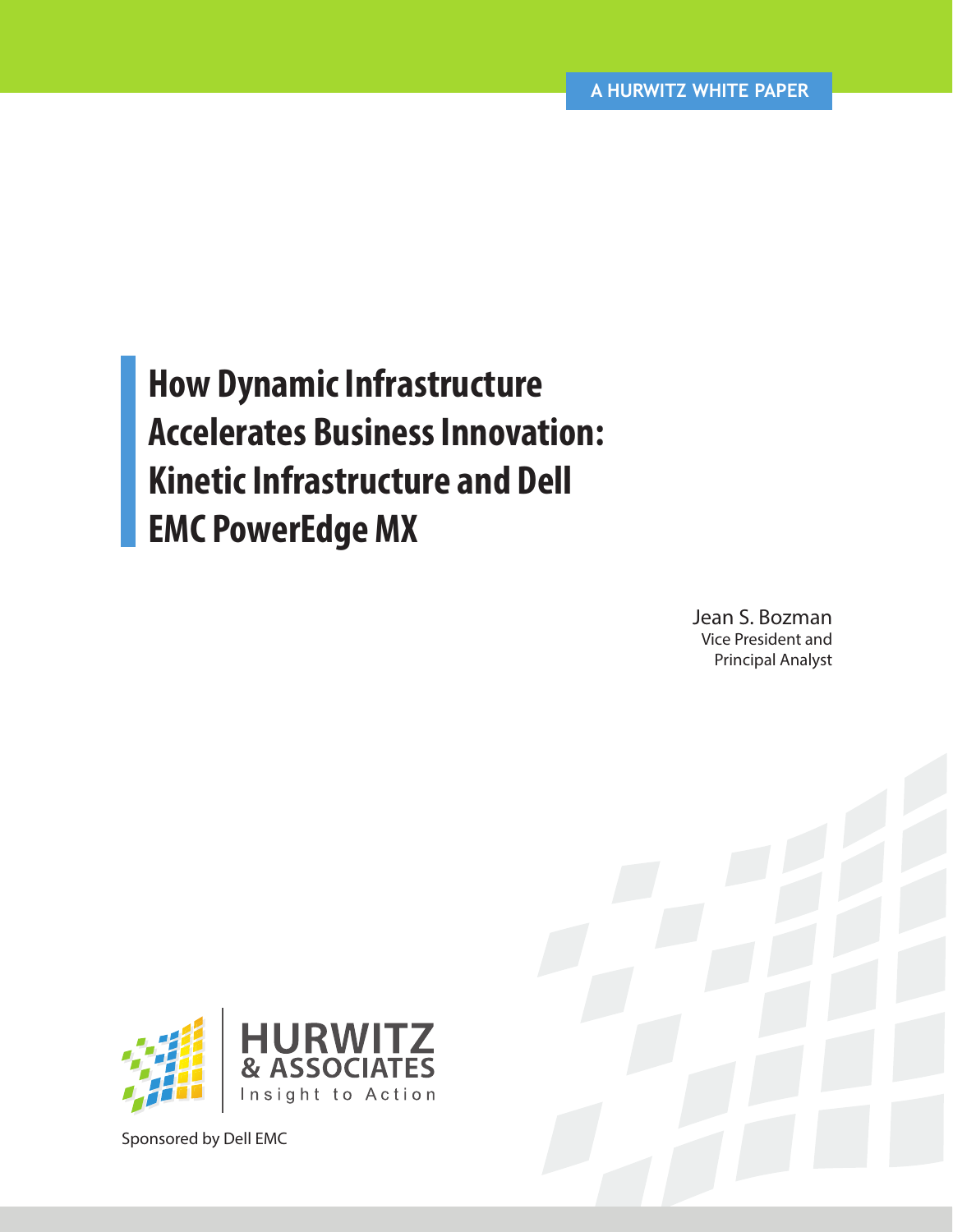# **Introduction**

## **Disruption is the New Business Reality**

Disruption is the name of the game in today's business world. Disruptive innovation is happening across industries, affecting everything from retail to finance to manufacturing. Nimble and fast-moving companies are innovating by changing their business models – impacting many companies with traditional enterprise data centers and slow-changing business models. Businesses can't avoid being upended by this phenomenon: Organizations of every size and in every geographic region worldwide are experiencing the effects of disruptive innovation.

A 2017 survey of more than 4,000 global CIOs by KPMG ["Navigating Economic Uncertainty"] found that more than 60% of respondents said they are feeling the dramatic effects of business and economic uncertainty. These technology executives made it clear that they are looking for consistent and reliable systems platforms that can support new applications and a flexible IT infrastructure. More than 50% of respondents want to leverage IT to become more innovative -- and nearly half wanted to find ways to achieve these goals within current budgetary constraints.

Some business leaders fear disruption; however, new technologies and delivery platforms give established organizations the ability to build upon their IP and to grow at an explosive rate. Businesses that transform their IT infrastructure can help accelerate innovation and create an underlying environment that can scale with the business. Hardware must support increased business demand for detailed analytics and actionable data-based insights. Applications must be able to scale up, adding more compute and storage resources. Businesses must have IT management solutions that deliver a unified view across the organization.

This paper provides an overview of the changing dynamics in the business world that demand a new approach to IT infrastructure. It provides a perspective for business managers and executives who are looking for a way to align business and IT by facing the challenges of disruption for better business outcomes. We will discuss the Kinetic Infrastructure from Dell EMC, which is designed to support IT flexibility and business agility. In addition, we will describe the first implementation of kinetic infrastructure on the Dell EMC PowerEdge MX system. The paper will explain how Dell EMC is helping businesses to rethink their data center architecture and accelerate their path towards more agility.

*Organizations of every size and in every geographic region worldwide are experiencing the effects of disruptive innovation.* 

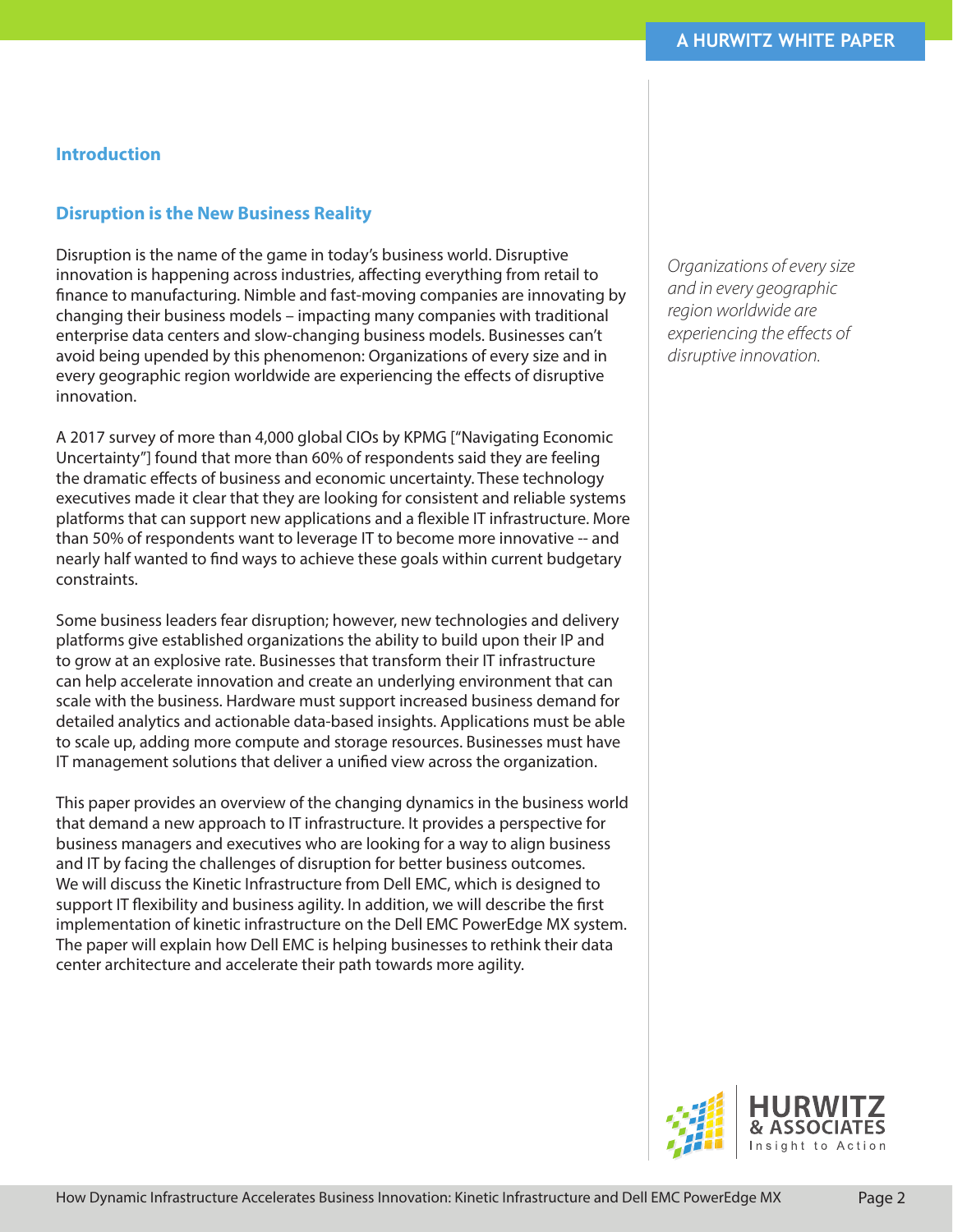# **Breaking Down IT Silos That Slow the Pace of Business Change**

Nimble, born-on-the-web startups are entering established industries around the world. These startups are redefining the rules by which business is conducted. To respond to rapid change, established businesses must rethink the way they deploy their IT systems. Each technology silo has its own hardware and software, along with its own management software. For many organizations, it's difficult to deploy new infrastructure that can connect the silos—and to scale compute and storage rapidly, or easily.

Unplanned, reactive IT spending creates complexity in the data center. Costs associated with inefficient operations can rise dramatically. It is difficult to create hardware and software platforms that can help the business grow and innovate when teams are continually responding to crises. To grow and create new offerings, organizations want flexible IT systems that support greater business agility. These companies need a unified view of all systems under management – and simplified ways to monitor and control systems, reducing the need for specialized training to manage those systems.

# **Two Imperatives: Achieving IT Stability and Business Agility**

IT priorities must align more closely with business priorities. Modernized IT needs to be able to provide stability and reliability for a wide range of workloads – traditional and new. Traditional enterprise applications will need to be carried forward, but they must run faster on platforms that support IT flexibility. Importantly, applications and data must be secure and operate consistently to avoid costly downtime that would hurt the bottom line and diminish a business' reputation with customers and partners.

At the same time, a new set of cloud-inspired transformational workloads is changing the way organizations do business. Data-intensive workloads like artificial intelligence (AI), machine learning (ML) and deep learning consume storage and compute resources in new ways. These workloads will need faster interconnects, larger memory and more storage to handle the large datasets being processed.

That is why data centers based on the principle of IT flexibility will allow businesses to adapt to changing business conditions. Transforming IT infrastructure brings better results for many innovative companies. These organizations can quickly match hardware resources with business needs. This approach gives their systems the ability to scale up as demands increase, enabling the business to become more agile.

*To respond to rapid change, established businesses must rethink the way they deploy their IT systems.*

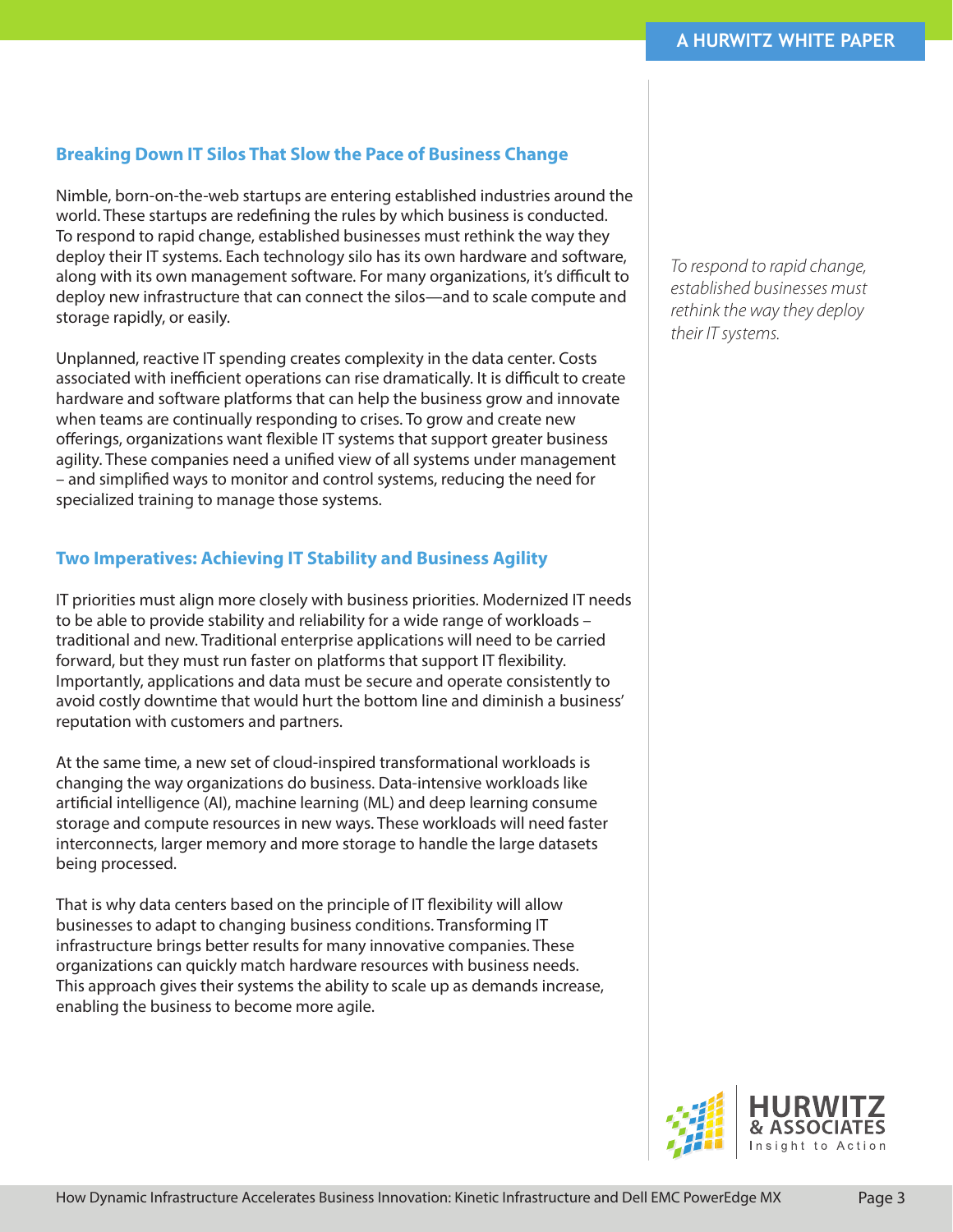# **How Companies are Building a More Dynamic Infrastructure**

Today, data center infrastructure – compute, storage and networking – must become more flexible to deploy; more scalable to meet new demands; and more efficient to serve ever-larger groups of end-users and end-customers.

Customers need a unified, manageable IT infrastructure that allows them to:

- **• Break down silos to speed up the pace of change.** The IT silos found in many data centers must be replaced by a more flexible infrastructure that has the capacity to supply compute and storage resources, as needed. Combining compute and storage resources within a single system chassis brings valuable IT resources closer to the applications you need to run your business. This approach provides a unified infrastructure, inclusive of compute, storage and networking.
- **• Pool resources for compute, storage and networking that can be provisioned, as needed, to fulfill business demands.** Older approaches to capacity planning and 1:1 replacements of siloed systems take more time to plan and accomplish. Customers who want to transform their business can achieve more efficient, pressing IT objectives by tapping flexible systems, on demand. They want faster compute, storage and networking resources for their systems, resulting in greater efficiency and scalability for growing workloads.
- **• Make management of the infrastructure simpler and easier.** Many customers use dozens of software tools to monitor and manage data center operations. They should be able to view all systems under management through a single pane of glass – and to leverage automation to control systems resources. This automation and built-in management allows administrators to manage compute, storage, and networking more easily than they do today – and to make changes more quickly.

Customers expect that they will be able to use their new systems for many years. That's why systems that scale to meet business demands must support a useful lifetime of many years of updates for processors and on-board storage resources. This multi-generational approach to system lifecycles helps organizations to protect and extend their infrastructure investments.

# **Kinetic Infrastructure**

#### **The Key Tenets of Kinetic Infrastructure from Dell EMC**

Dell EMC is introducing a flexible and scalable solution called kinetic infrastructure. The building blocks of the Dell EMC approach to kinetic infrastructure – cores, DRAM, storage class memory, accelerators, storage and networking -- can be disaggregated, and re-aggregated, as workload demands change. It frees up the trapped potential of otherwise underutilized IT components by making better use of trapped computer and storage capacity via disaggregation. This approach to

*Customers expect that they will be able to use their new systems for many years. That's why systems that scale to meet business demands must support a useful lifetime of many years of updates for processors and on-board storage resources.*

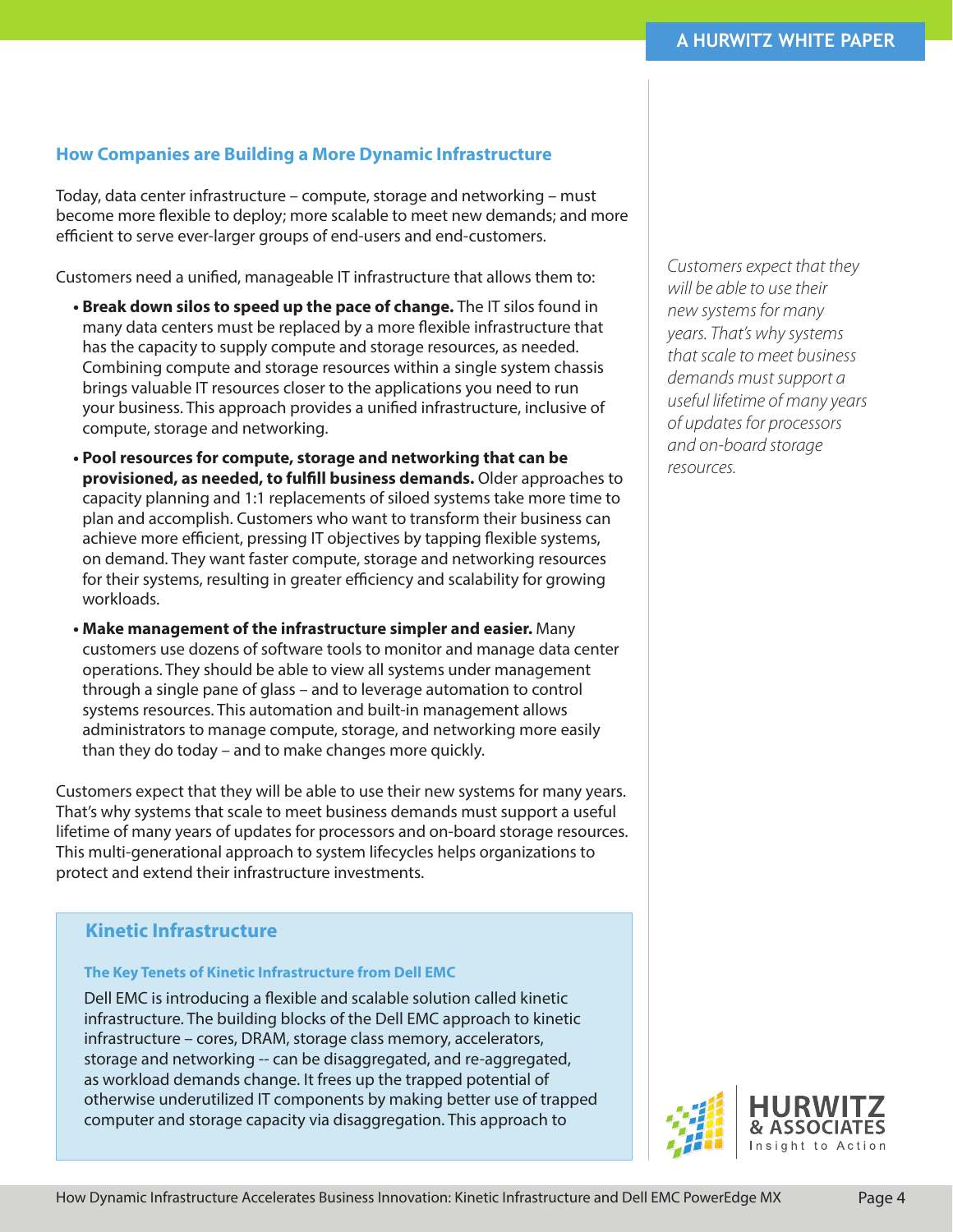scaling infrastructure meets growing business demands by supplying resources, as needed, rather than requiring costly replacements of aging hardware that cause downtime.

The guiding principle of kinetic infrastructure is to enable digital transformation through the use of flexible IT systems. New systems must dynamically respond to changing business needs by tapping shared pools of disaggregated compute, storage and network fabric. Importantly, kinetic infrastructure supports a changing mix of workloads – which is vital to modern enterprises changing their business model.

By adopting kinetic infrastructure, management complexity is reduced by providing a unified view of compute and storage resources. Making management simpler and easier to operate brings several benefits: faster IT response to changing business conditions; less effort to change infrastructure; and, better cooperation and coordination among IT personnel supporting a large number of IT teams who work within the business units.

Kinetic infrastructure from Dell EMC has three key tenets:

- **• Flexible architecture:** Computer systems need to scale out as they grow, adding resources when the peaks of the business cycle hit the enterprise data center. The ability to add resources, as needed, when business demands grow, avoids the need to continually reconfigure systems or replace them. The scalable fabric adds compute, storage or networking resources, as needed – preventing downtime associated with system replacements. The ability to add storage in a granular manner means that the data center is right-sized—rather than overbuilt to handle peak loads.
- **• Agile Management:** Increases team effectiveness by accelerating data center operations. It does this by providing unified control, simplified administration and intelligent automation. This approach to managing large numbers of systems, storage devices and networking switches improves productivity and eases training requirements for IT personnel. Agile management improves availability of business applications and business data – supporting business processes more effectively.
- **• Responsive Design:** This approach to system design lengthens the useful product lifecycle following installation of a new server. By adding resources, over time, the system becomes multi-generational – spanning the useful lifetimes of two or more servers that would otherwise have been required to meet the same business needs. This forward-looking design principle results in better return on investment (ROI) for the business or organization that relies on its systems to power the enterprise.

*The guiding principle of kinetic infrastructure is to enable digital transformation through the use of flexible IT systems.*

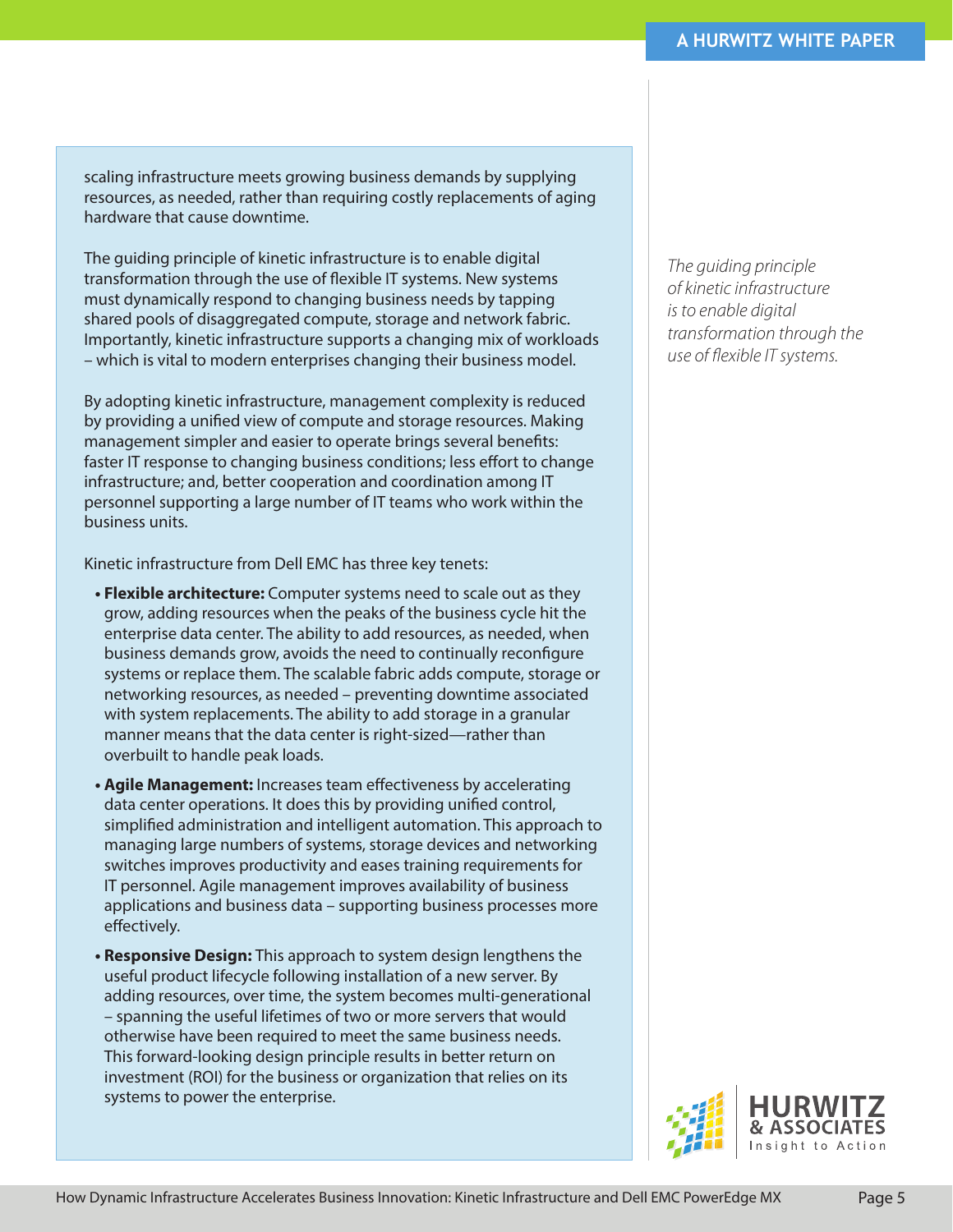# **Dell EMC PowerEdge MX**

Dell EMC PowerEdge MX is the first implementation of Dell EMC kinetic infrastructure. The new systems are the realization of kinetic infrastructure, providing a platform for flexible IT. They respond to changing needs with shared pools formed from disaggregated cores, DRAM, storage-class memory, accelerators, storage and networking fabric. This pooling capability allows resources to be tapped quickly and easily.

Ultimately, IT leaders are looking for new systems that can provide them with the scalability available on a public cloud with on-premises speed, reliability, and security. Systems that do not provide both capacity and flexibility will not be able to support all workloads – both traditional and new workloads – that are the backbone of the modernized data center.

### **Growing the Business with Flexible IT**

The PowerEdge MX is designed for IT flexibility. It is housed in a 7U chassis that provides headroom for the addition of faster processors and dense storage capacity, as demand for IT grows over time. It has compute sleds and storage sleds that slide into the system's integrated chassis. This makes upgrades quick and efficient, and avoids time and costs associated with frequent replacement of older systems just to gain more capacity.

The design of PowerEdge MX allows organizations to extend the useful lifespan of their server systems. PowerEdge MX customers will be able to update their systems with new generations of processors and memory that can be added, via compute sleds that slide into the system chassis. Likewise, customers will be able to add flash storage as demand for more capacity is required. Applications will be able to scale up compute and storage resources inside the PowerEdge MX chassis without facing a complete replacement of systems to support each jump in processing capability. This ability to adapt the hardware to meet future workload and business requirements allows PowerEdge MX to be expanded over multiple years, without reconfiguring or re-installing the system.

## **Storage Density for Data-Intensive Applications**

Dell EMC is providing high-density storage inside the PowerEdge MX integrated chassis. It is essential that these storage resources are secure and resilient for data protection purposes and system availability. PowerEdge MX has granular storage management capabilities. The granular storage maps individual drives to individual servers – and storage can be shared by multiple servers – providing the correct storage ratio needed for a specific workload. Flexible additions of storage allow customers to add solid-state flash or hard-drive resources, as needed.

*The design of Dell EMC PowerEdge MX systems allows organizations to extend the useful lifespan of their servers.*

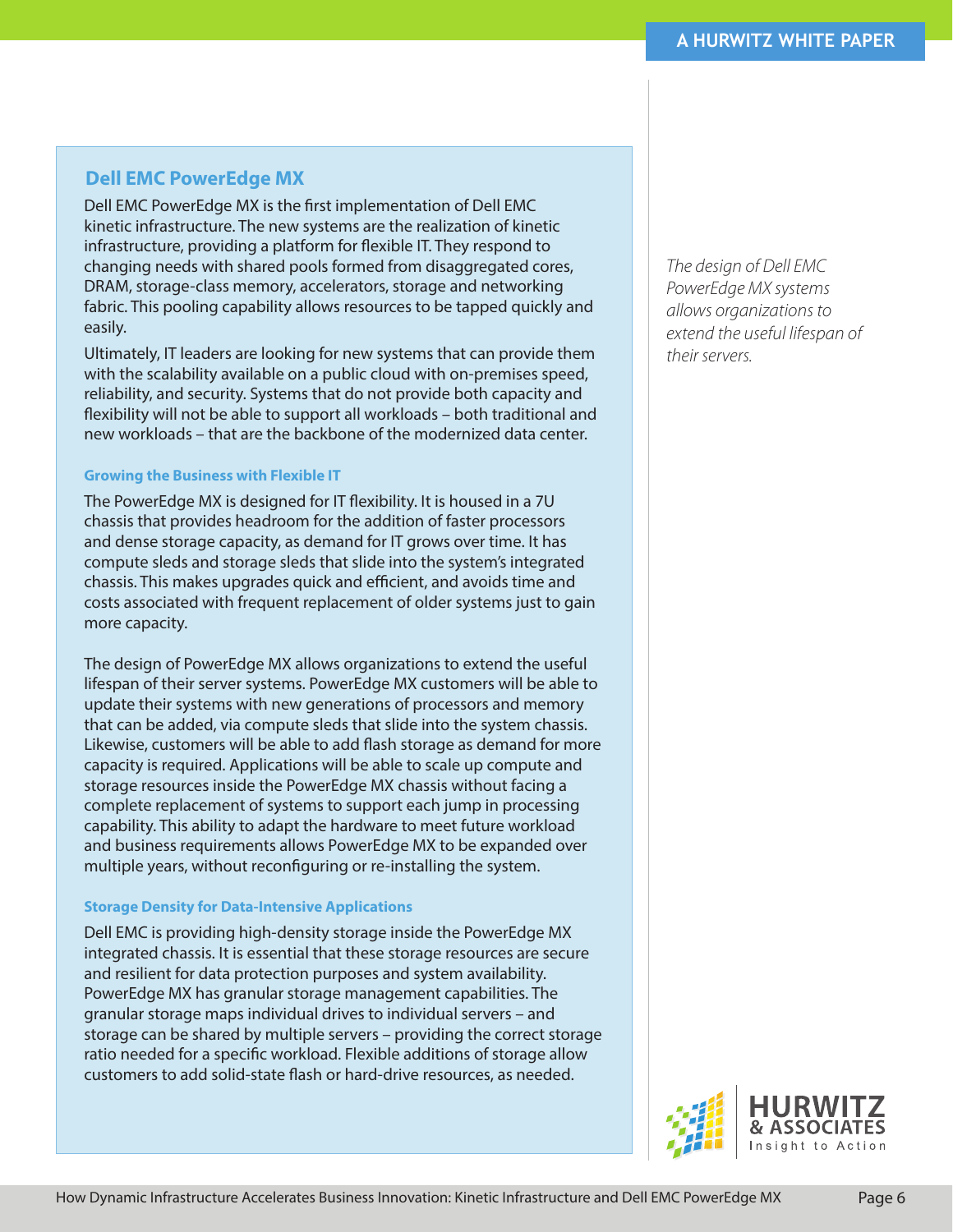Security and data protection are a top priority for business managers and CXOs. Any major security breach will tarnish a business' reputation – and it may take years to regain customer trust following a major breach or cybersecurity attack. PowerEdge MX supports FIPS-level security and the European Union's General Data Protection Regulation (GDPR).

### **Scalable Fabric and Fast Networking Interconnects**

New technology that supports powerful processors, processing large data-sets in dense storage media, need high-speed interconnects to transfer data quickly and efficiently. This is particularly true for data analytics, which typically work with large datasets to produce actionable insights based on that data. For that reason, and for seamless scaling, PowerEdge MX supports PCI-e Gen 4, 25/50/100 Gigabit Ethernet, Fibre Channel over Ethernet (FCOE) and other fast networking interconnects.

### **Managing Systems for Business Agility**

PowerEdge MX runs the Dell EMC OpenManage Enterprise Modular (OME-Modular) Edition management software, which is key to the way PowerEdge MX is monitored and managed. OME-Modular provides a unified view of all system resources under management. The OME-Modular monitors and maintains a management plane that reaches groups of chassis across data centers, reducing repetitive tasks that might lead to operational errors and unplanned downtime.

With multiple options for at-the-box management – wireless, touchscreen LCD and traditional crash-cart, OME-Modular supports ease of use, allowing more IT roles to participate in system management. This simplifies administration, improving coordination across IT teams working with the systems. The intelligent automation built into OME-Modular reduces the time and effort associated with controlling and managing scalable systems and large-capacity storage.

Flexible management supports increased business agility. It improves team effectiveness through easy-to-use, single pane of glass controls. This improves day-to-day IT operations by providing unified management of the PowerEdge MX compute, storage, networking and chassis resources.

*The OpenManage Enterprise Modular monitors and maintains a management plane that reaches across data centers, reducing repetitive tasks that might lead to operational errors and unplanned downtime.* 

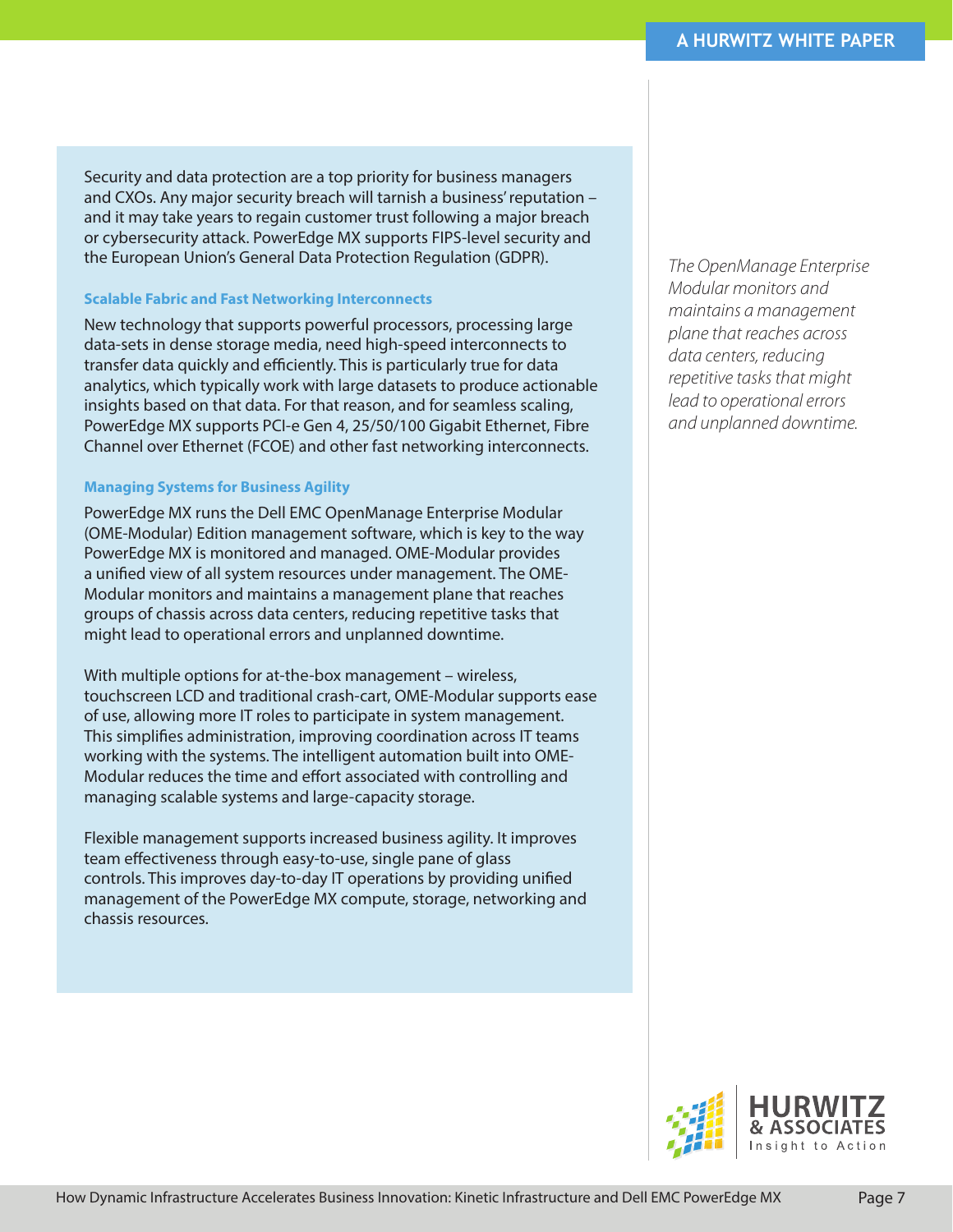# **Summary: Deploying Systems That Meet Business Demands**

Organizations need to have systems that are as dynamic and innovative as their business. To maximize the impact of capital investments, organizations need flexible systems that can grow with the business. By adopting a flexible infrastructure, the business can also reduce operating expenses by increasing system availability, and improving the productivity of the IT team.

Dell EMC is delivering a flexible IT infrastructure for the data center that allows CXOs and senior managers to try new business models that can accelerate revenue growth. The key tenets of kinetic infrastructure – flexible architecture, agile management and responsive design – allows systems to add compute, storage and networking resources, so the business can respond quickly to changing conditions. Kinetic infrastucture from Dell EMC enables a more unified alignment of IT and business over a traditional, siloed data center infrastructure.

Kinetic infrastructure from Dell EMC is designed to protect infrastructure investments through the use of a multi-generational, expandable system platform. PowerEdge MX, the first implementation of kinetic infrastructure has the built-in capacity to expand resources after they are installed in the data center. Customers will preserve ongoing IT operations and improve business agility by avoiding complex and costly system upgrades. The flexible resources of PowerEdge MX will allow the system's on-board processors and storage to keep pace with the growing demands of the business.

*PowerEdge MX, the first implementation of kinetic infrastructure has the built-in capacity to expand resources after they are installed in the data center.*